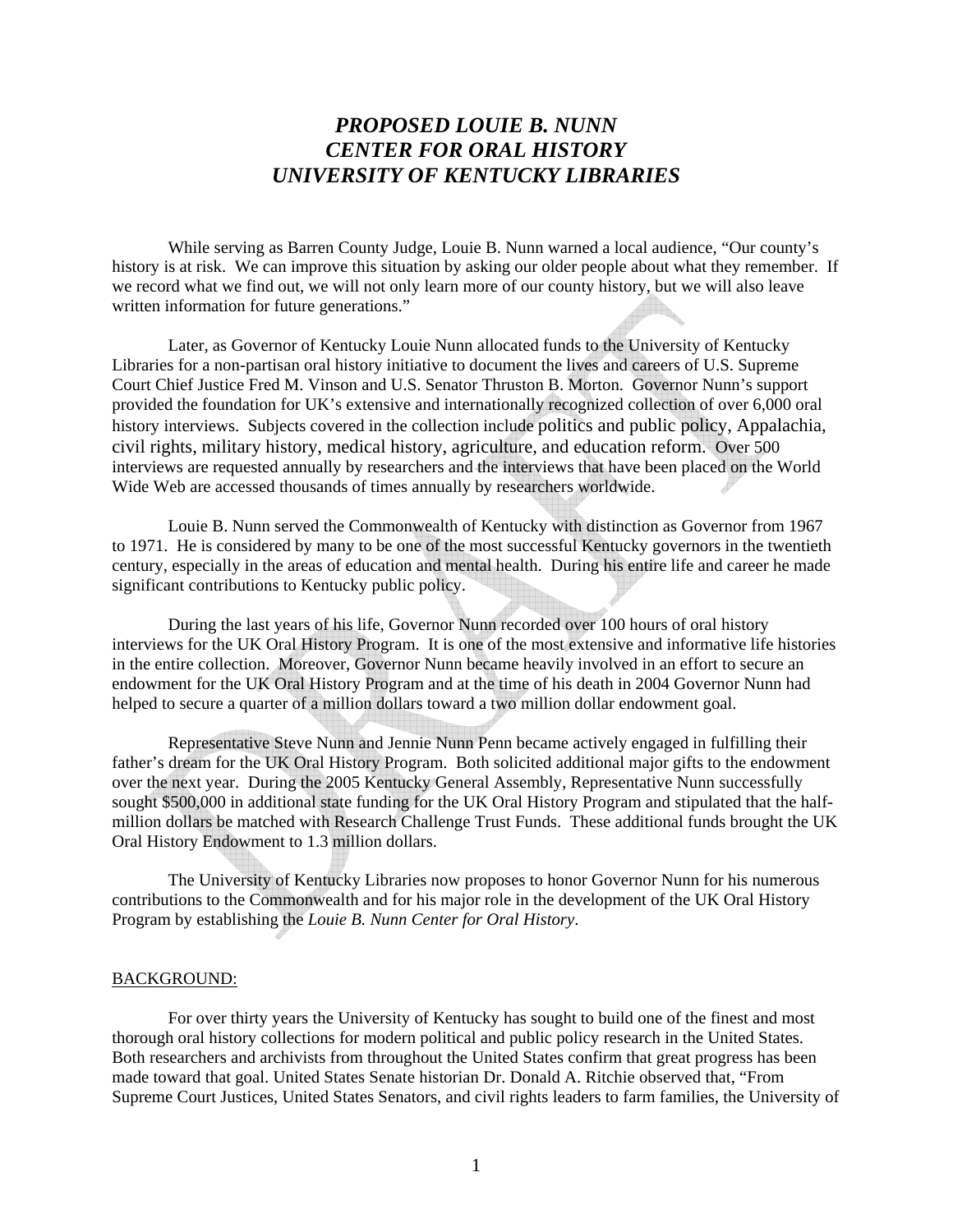Kentucky's oral history collection is a model of its kind – not only for the history of Kentucky but for Kentucky's role on the national stage."

These interviews help to document politics and the development of U.S. governmental policy during the past century and have proven invaluable to undergraduates, graduate students, faculty, and independent scholars researching American politics and government.

A bipartisan approach to Kentucky's political and public policy history continues today with oral history projects on the lives and careers of:

> A. D. Albright Rufus B. Atwood Alben W. Barkley Edward T. "Ned" Breathitt A. B. "Happy" Chandler Thomas D. Clark Earle C. Clements Marlow Cook John Sherman Cooper Frank G. Dickey Wendell H. Ford Morton J. Holbrook Larry J. Hopkins Walter D. Huddleston Brereton C. Jones Rogers C. B. Morton

Thruston B. Morton Louie B. Nunn John Ed Pearce Katherine G. Peden O. Leonard Press Edward F. Prichard, Jr. Stanley F. Reed Otis A. Singletary Albert P. Smith William Sturgill Fred M. Vinson Lawrence W. Wetherby Charles T. Wethington, Jr. Wilson W. Wyatt William T. Young

Other major projects include:

Appalachian History Broadcasting in Kentucky Civil Rights Movement **Coalmining** Commission on Women Family Farms Frontier Nursing Service Interscholastic Athletics in Kentucky John Jacob and Rena Niles Kentucky Bar Association Kentucky Conservation

Kentucky Education Reform Kentucky General Assembly Kentucky Healthcare Kentucky Higher Education Kentucky League of Cities Kentucky Military Veterans Kentucky Writers University of Kentucky History

These major collections are impressive in both the number of interviews and content. But it is the research value of these collections that remains most impressive. Generally, any researcher studying the broad scope of twentieth century American politics benefits from an examination of the U.K. Oral History Collection.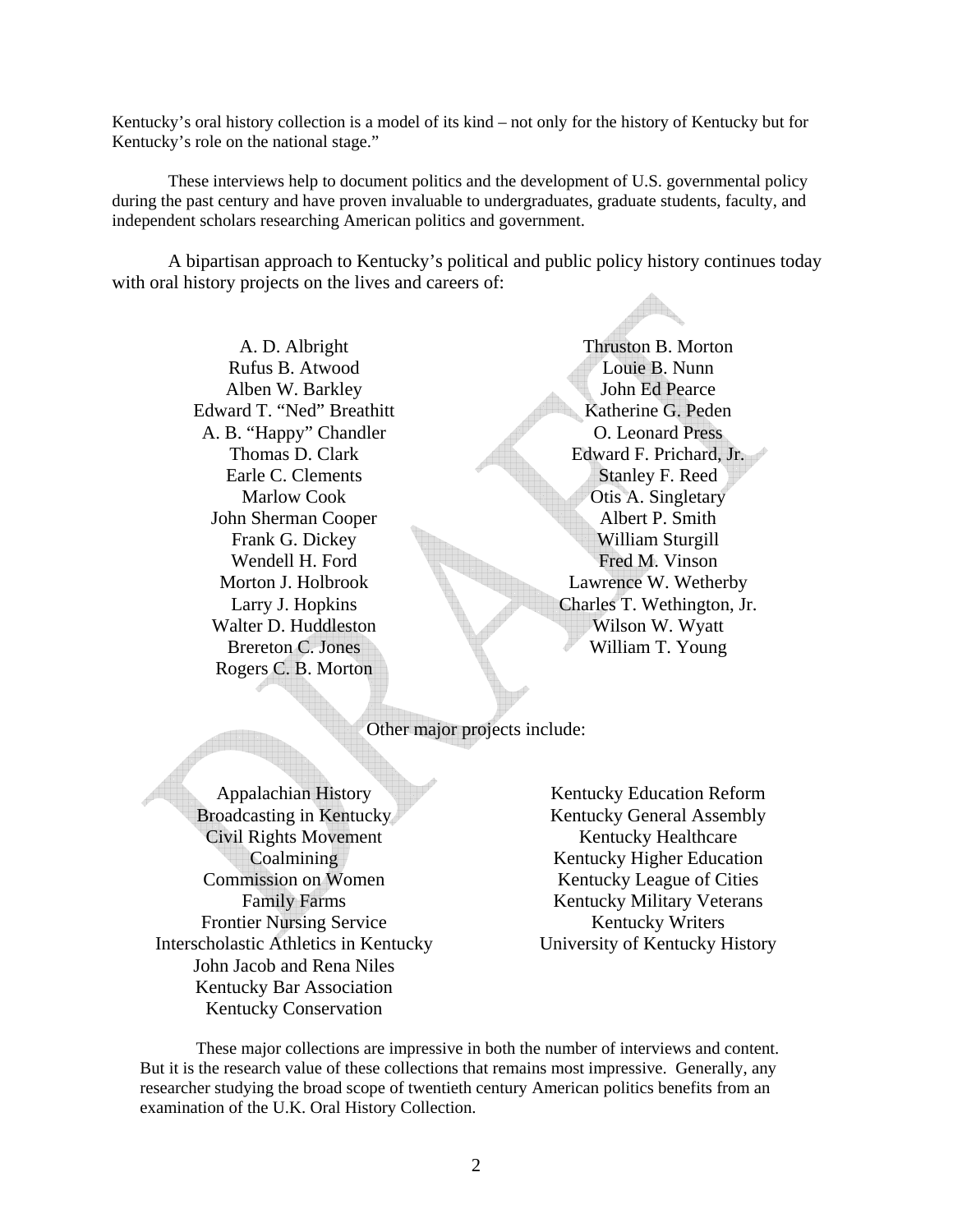In addition, oral history projects have documented important public policy issues including Kentucky education reform, Kentucky conservation, coal mining, broadcasting in Kentucky, the civil rights movement, a history of Kentucky mayors, a history of the Kentucky General Assembly, and a history of the Lexington Urban League.

Another major initiative has been documenting UK's history. In the *Charles T. Wethington, Jr. Alumni/Faculty Oral History Collection* over 700 interviews have been recorded and preserved with former UK students, faculty, staff, and administrators. This collection of UK recollections is an invaluable source for the University's history and development. It will become the basis for the next published UK history, which is long overdue.

Even before the Library of Congress began an effort to record the memories of American veterans, the UK Oral History Program had already interviewed hundreds of Kentucky veterans of World War II, Korea, and Vietnam. The *Colonel Arthur L. Kelly American Veterans Oral History Collection* is one of the leading collections of interviews with veterans in the United States, and support from the Kentucky General Assembly is helping make this collection available worldwide on the Internet.

The Program relies heavily on grant funding for both interview projects and for transcribing and editing of verbatim transcripts. Transcription is done for both access and preservation purposes. The UK Oral History Program was one of the first in the United States to make its transcripts available on the Web, and is now offering audio versions as well.

The Program's faculty initiates interviewing projects and conducts interviews for the Collection. However, nearly eighty percent of the Oral History Collection has come from independent researchers who deposit their interviews with the Program. The Program offers technical support and serves as an archive for interviews conducted by U.K. faculty and students and for independent researchers from around the world. Over 150 interviews are accessioned annually by the Program.

## ADMINISTRATION:

 The proposed *Louie B. Nunn Center for Oral History* will be an integral part of the University of Kentucky Libraries under the administration of Dean Carol Pitts Diedrichs. The proposed *Nunn Center* will also report through Dr. Terry Birdwhistell, Associate Dean for Special Collections and Digital Programs. Dr. Birdwhistell directed the Oral History Program from 1974 to 2005. He has conducted nearly a thousand oral history interviews and is a past president of the national Oral History Association. Dr. Birdwhistell is Co-Editor of *Kentucky Remembered: An Oral History Series* published by the University Press of Kentucky and he annually teaches a graduate level oral history seminar.

During the UK Libraries' recent reorganization, Oral History was designated one of four major areas within Special Collections and Digital Programs. Mr. Jeffrey Suchanek will serve as Director of the proposed *Louie B. Nunn Center for Oral History*. He has over a quarter century of experience as an oral historian serving as Assistant Director and currently Director of the UK Oral History Program.

 Over the past thirty-three years the Oral History Program has worked closely with UK faculty across the campus. Faculty in history, political science, agriculture, sociology, education,